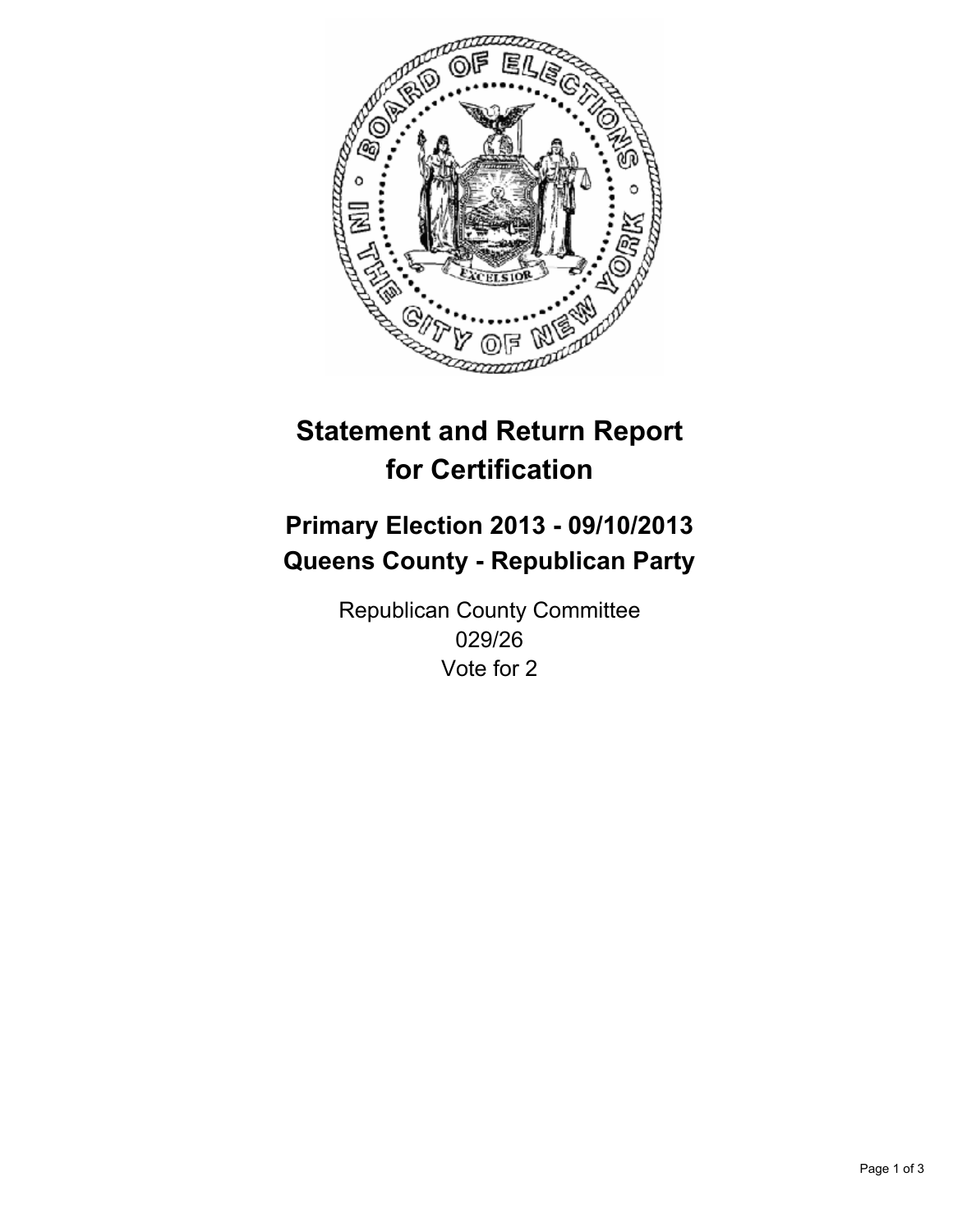

## **Assembly District 26**

| <b>EMERGENCY</b>         | 0        |
|--------------------------|----------|
| ABSENTEE/MILITARY        | 2        |
| <b>FEDERAL</b>           | 0        |
| SPECIAL PRESIDENTIAL     | 0        |
| <b>AFFIDAVIT</b>         | $\Omega$ |
| <b>HELEN J. DECILLIS</b> | 21       |
| <b>MARY LEPRINE</b>      | 17       |
| ELIO FORCINA             | 17       |
| JOHN D. OTTULICH         | 8        |
| <b>Total Votes</b>       | 63       |
|                          |          |